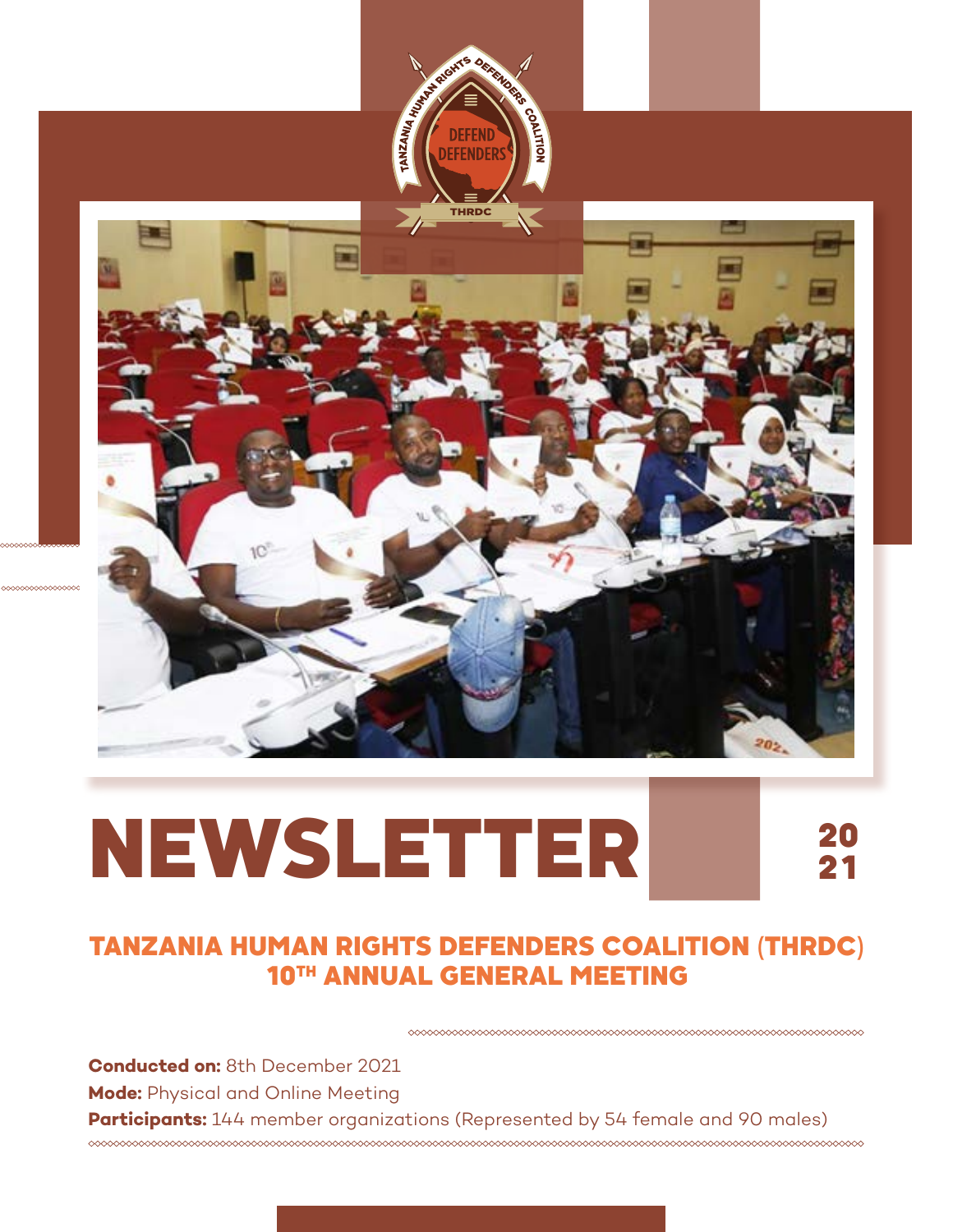

# **EDITORIAL**

Dear readers,

#### **Happy New Year 2022!**

It is our sincere hope that 2021 was full of achievements for you and your organizations. For us as THRDC, our team managed to end the year on a high note where we managed to conduct an Annual General Meeting on 8th December 2021. During the meeting, our member organizations got a platform to contemplate on various challenges which face them as human rights defenders while at the same time inaugurating the new Board elected; among other activities conducted by Members were to endorse the 2021 financial report, annual activities report from the board as well as to endorse new members who had applied for membership to the Coalition.

The year 2021 has been successful and despite the challenges, members have been able to play their role well to address human rights violations in their areas. It is our greatest hope as a Coalition that 2022 will be better. Allow me to drop my pen and as usual, invite you to take a glance and write a line or two in case you need to tell us something in regard to the newsletter.

Enjoy your reading, **Advocate Onesmo Olengurumwa, THRDC National Coordinator.**

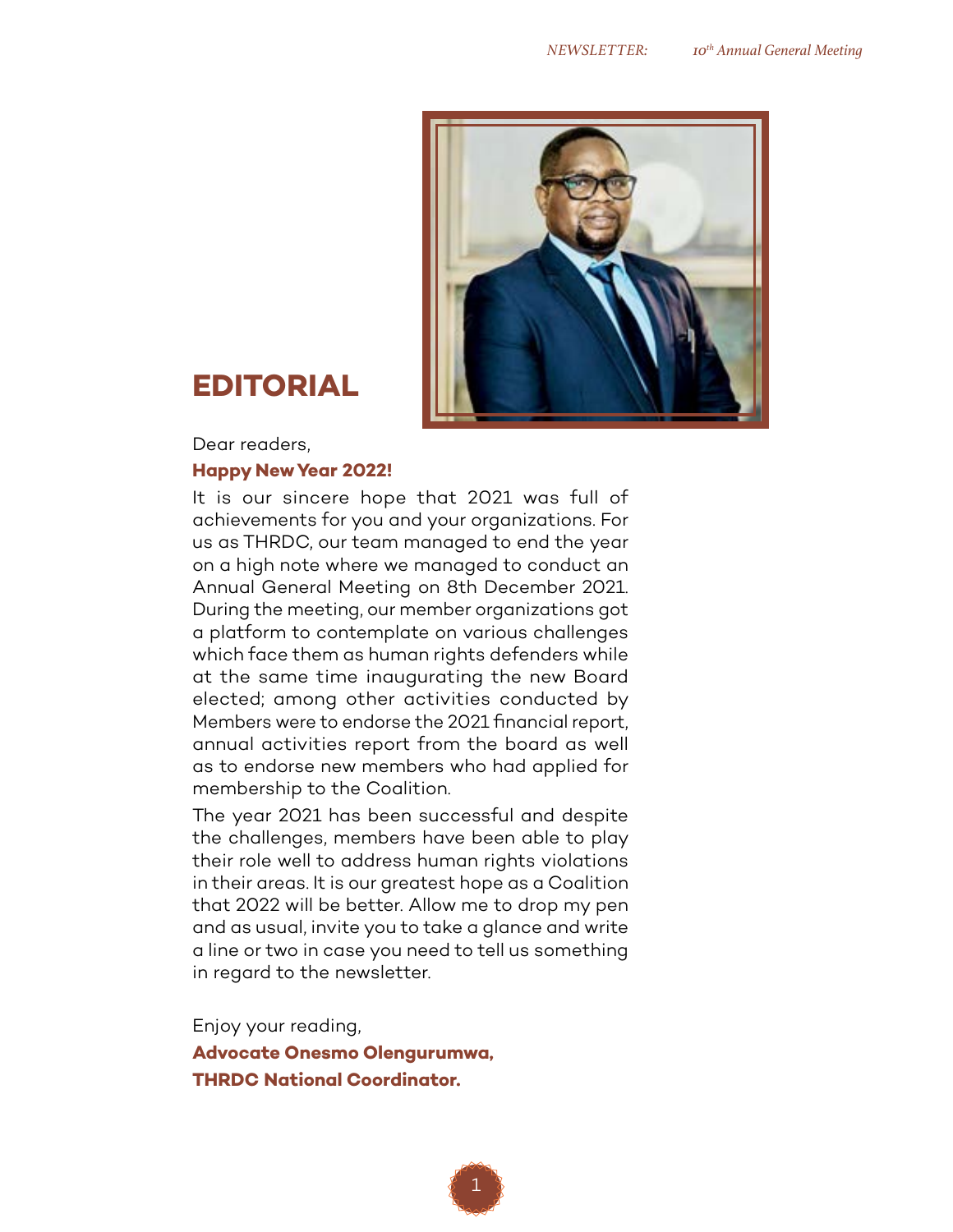#### **THRDC conducts its AGM On 8thDecember, 2021.**

On December 8, THRDC conducted an Annual General Meeting for its members within the United Republic of Tanzania (Tanzania mainland and the Zanzibar archipelagos). During the meeting, members managed to contemplate through all the agenda, endorsing minutes from the previous AGM, as well as seeing the status of implementation from the previous agenda, and the financial report for the year 2021. Other agendas were to endorse a board report for the year 2021, inaugurating a new branch from the Zanzibar archipelagos to include Pemba and Unguja as well as to endorse a new elected board while at the same time awarding outgoing board members. Among discussions conducted were on the aftermath of THRDC after the closure of its accounts last year. THRDC has more than 200 members within its 11 zones namely the East Coast, Central, Southern Coast, Southern Highlands, Southern, Western, West Lake, East Lake, Northern as well as the Zanzibar (Pemba and Unguja zones) respectively. The AGM was the 10th ever since the inception of the Coalition where it brought together 144 members with 54 being female while 90 were male.



*THRDC members proudly display the 2021 THRDC board report during the 10th Annual General Meeting*

2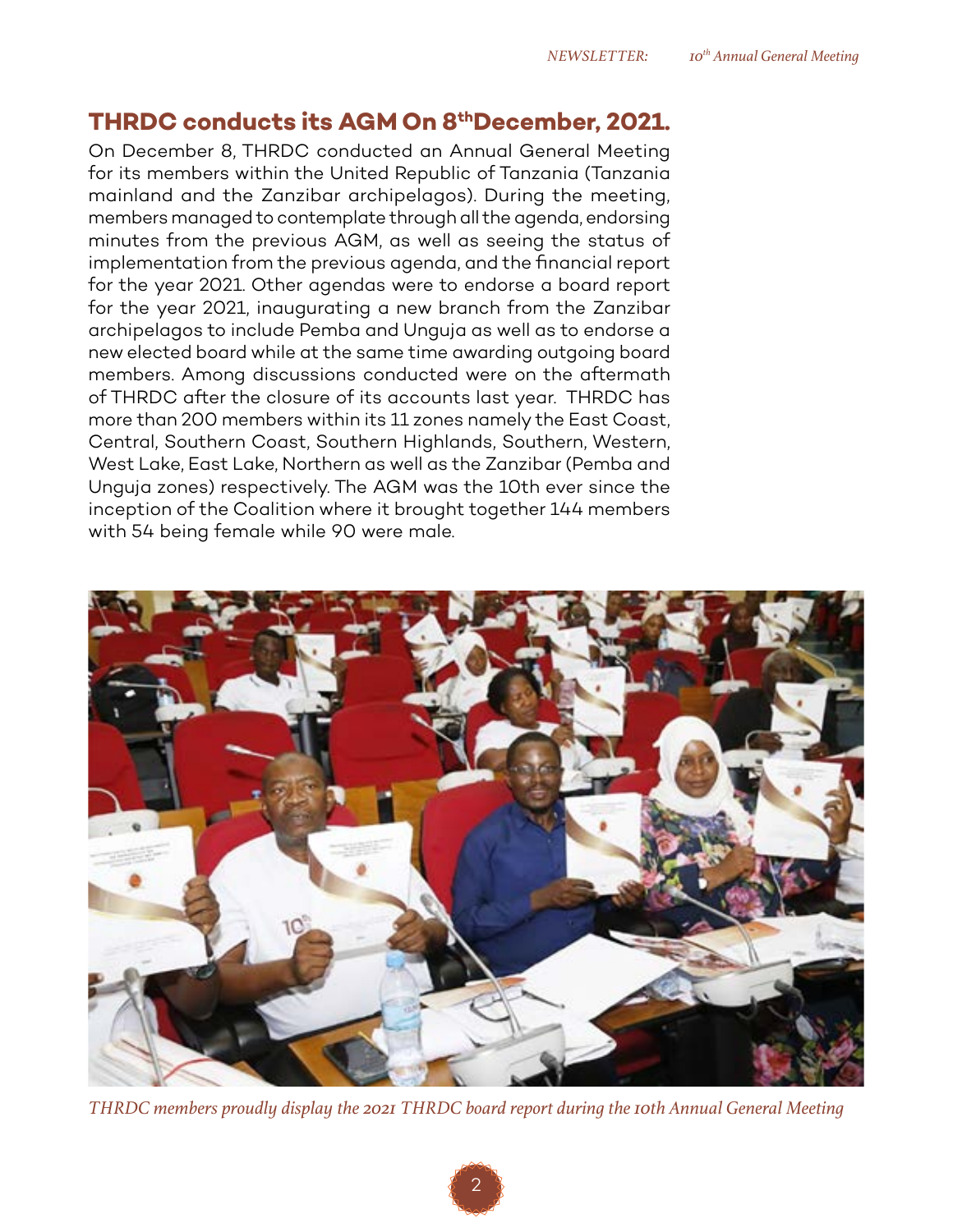### **Former Rt Judge of the High Court of Tanzania to chair THRDC Board for 3 years**

Rtd. Hon. Joaquine De-mello, retired Judge and former commisioner for the Commission for Human Rights and Good Governance (CHRAGG) in Tanzania is now the new Chair for the THRDC Board of Directors. De-mello, a renowned human rights activist in the country, will serve the Coalition for three years, subject to renewal.

The former Rt Judge will take charge of eight (8) other board members, four (4) among them being new members in the team. The chair will be viced by Mr Hassan Khamis Juma, who has more than 40 years of experience in management positions in Civil Society Organizations and the Public Sector. Mr. Hassan is the current Executive Director of *Association of Non Governmental Organization of Zanzibar (ANGOZA).*

The four (4) new members are Angela Benedicto, an ardent advocate for domestic workers' rights also known for her stance to address human trafficking in the Lake Zone through her organization named *'WoteSawa'*. Angela Benedicto brings with her more than 10 years' experience in the field of human rights. Mr. Edward Porokwa, an activist with a good track record in advocating for pastoralists rights within the Maasai community. Porokwa has more than 20 years' experience in the field of human rights through his organization named *'The Pastoralists Indigenous Non Governmental Organization's Forum'*. Dr. Rose Reuben, a gender activist and a media Guru is also one of the board members with more than 20 years of experience as a journalist and gender activist. Dr. Rose is currently an Executive Director of *Tanzania Media Women's Association (TAMWA).* Mr. Silas Nyumba is also within the newly elected board members and is a human rights activist who brings with him experience as an accountant and an expert in financial management among others. Mr. Silas is currently the head of finance and administration at *Tanzania Women Lawyers Association (TAWLA).* 

Others to serve as board members are Maxence Mello (Executive Director - Jamii Forums), Edwin Soko (Journalist and Chairperson of Mwanza Press Club), and Jamila Juma (Executive Director of the Zanzibar Female Lawyers Association (ZAFELA).

The Board of Directors plays a supervisory and advisory role on the day-to-day activities of the Coalition. The other role is to hire and fire the Secretariat as well as to provide a strategic direction for the organization.

One must be a staunch human rights activist with an excellent track record before they can become board members within the Coalition.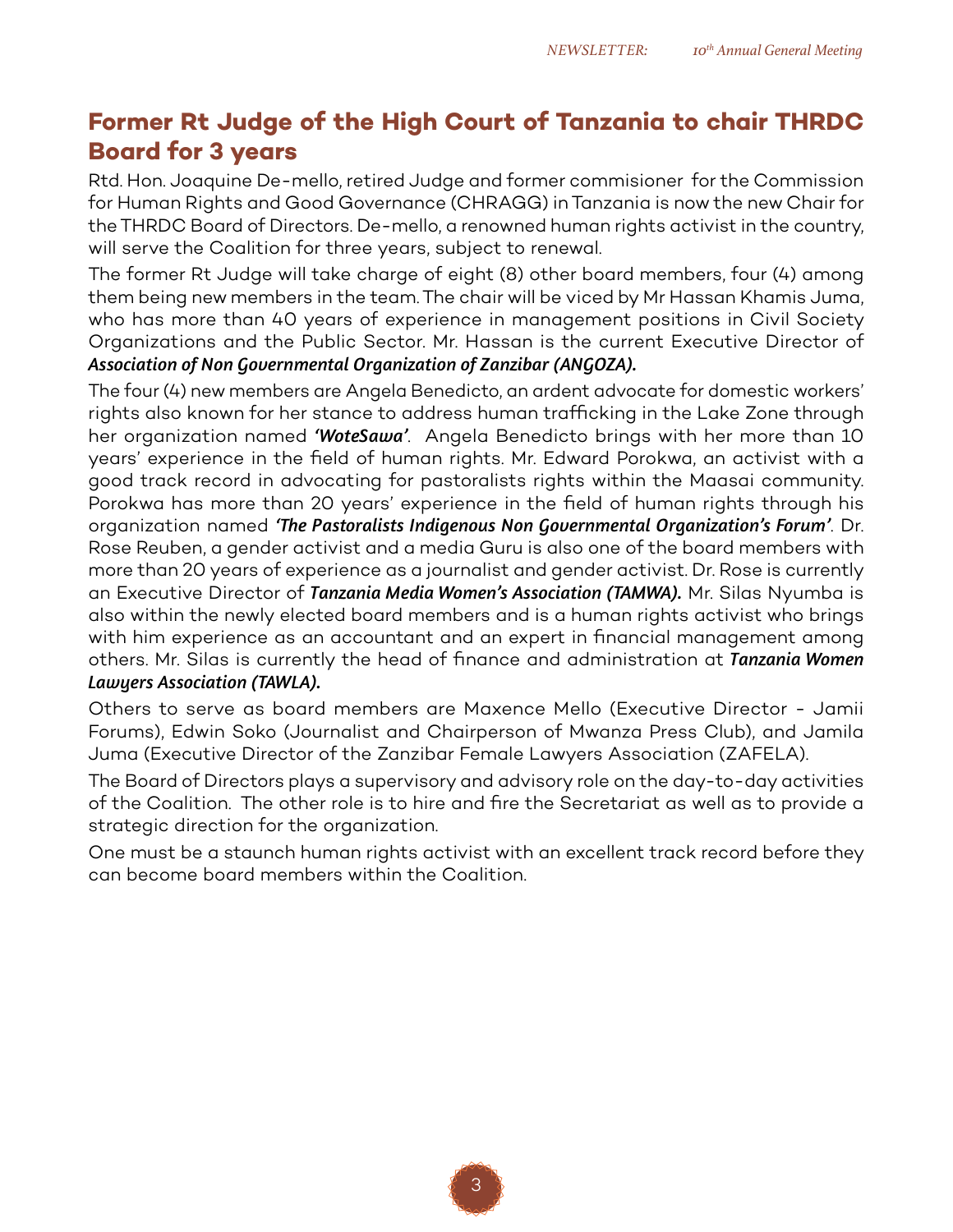

*THRDC new board members listen attentively to Hon Dr. John Jingu, Permanent Secretary within the Ministry of Community Development, Gender, Elderly and Children ( not in pic) as he issues his remarks during the 10th Annual General Meeting. Seated from left are Silas Nyumba (Board member), Hassan Juma (Board member), Onesmo Olengurumwa (THRDC National Coordinator), Hon. Joaquine De-mello (Board Chairperson), Angela Benedicto (Board member), Edwin Soko (Board member), and Rose Reuben (Board member).*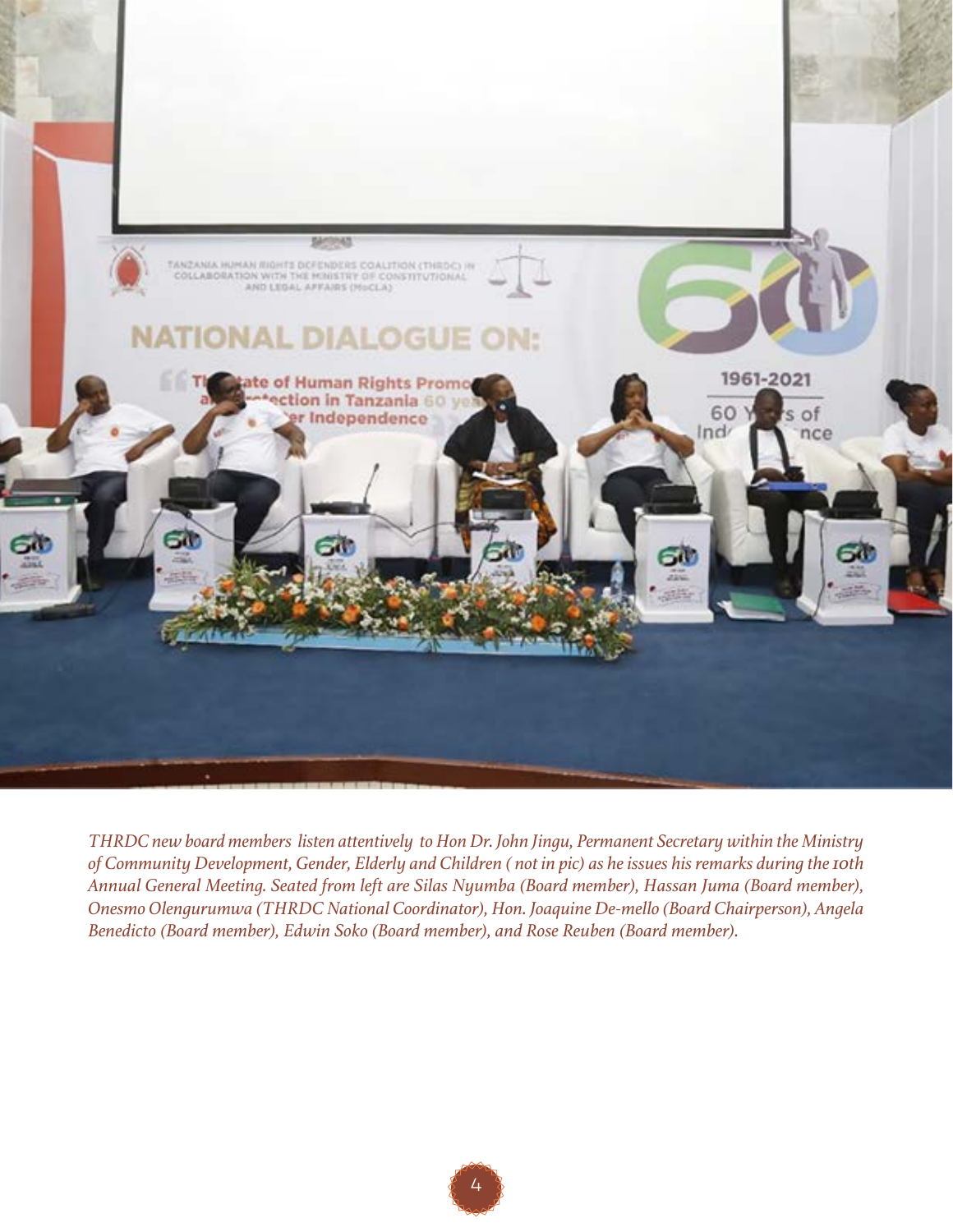

*THRDC's new board of directors in a group photo with Hon Dr. John Jingu during the 10th Annual General Meeting. Standing from the left are Silas Nyumba (Board member), Hassan Juma (Board member), Onesmo Olengurumwa (THRDC National Coordinator), Dr. John Jingu (Permanent Secretary-MoHCDGEC), Hon. Joaquine De-mello (Board Chairperson), Angela Benedicto (Board member), Edwin Soko (Board member), and*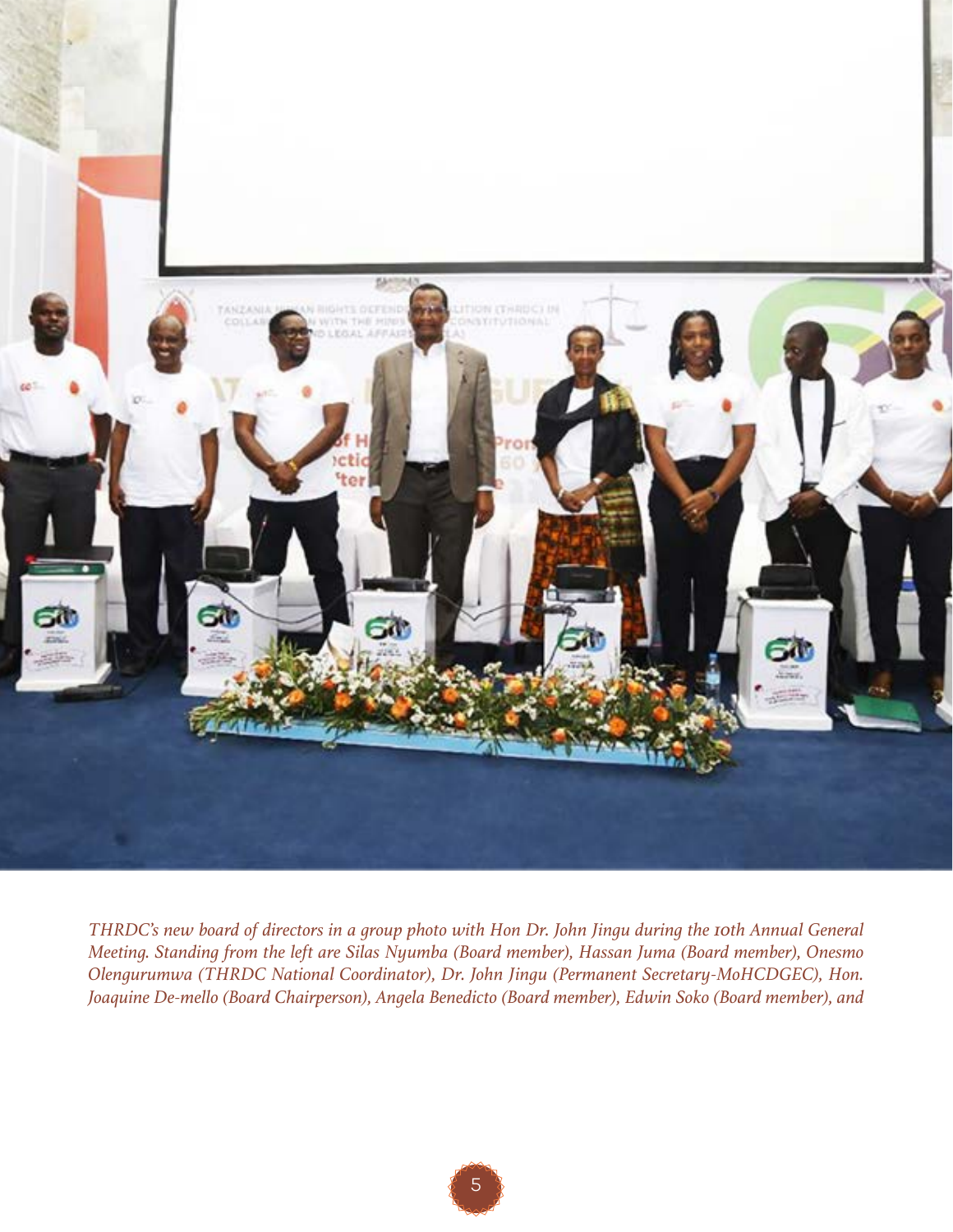#### **Board pays homage to partners for support during trials**

The outgoing Board of Directors has paid homage to development partners and members for being there for the Coalition during their trials last year when the government froze its accounts for eight (8) months, leading to suspension of all of its activities.

Outgoing Board Chairperson, Ms. Vicky Ntetema showered praise and gratuity to the latter while issuing her remarks to grace the 10th Annual General Meeting in Dar es Salaam on December 8, 2021.

*"I would like to thank our development partners as well as Members who were there during our trials last year. Members were resilient where they continued to promote and protect human rights where some have won an accolade despite all the challenges that we faced in the year 2021,"* **said Ntetema.**

She utilized the platform to thank the THRDC secretariat, inclusive of the National Coordinator for the resilience and tolerance during the eight months when their organization was forced to halt due



*Ms. Vicky Ntetema an outgoing board chairperson*

**In another move,** the Government has hailed NGOs for being a voice for the voiceless, being a link between the government and citizens.

Dr. John Jingu, Permanent Secretary within the Ministry of Community Development, Gender, Elderly and Children made the call during his concluding speech at the end of the AGM. *"We are building one house, so it is ideal that we work together. CSOs are a very important sector in the nation's development, lets collectively work efficiently in our areas to add to the country's development,"* **said Jingu.**

Dr. Jingu stressed upon the need for CSOs to adhere to the laws and regulations of the country in their work, saying failure to do so would see them get into trouble.

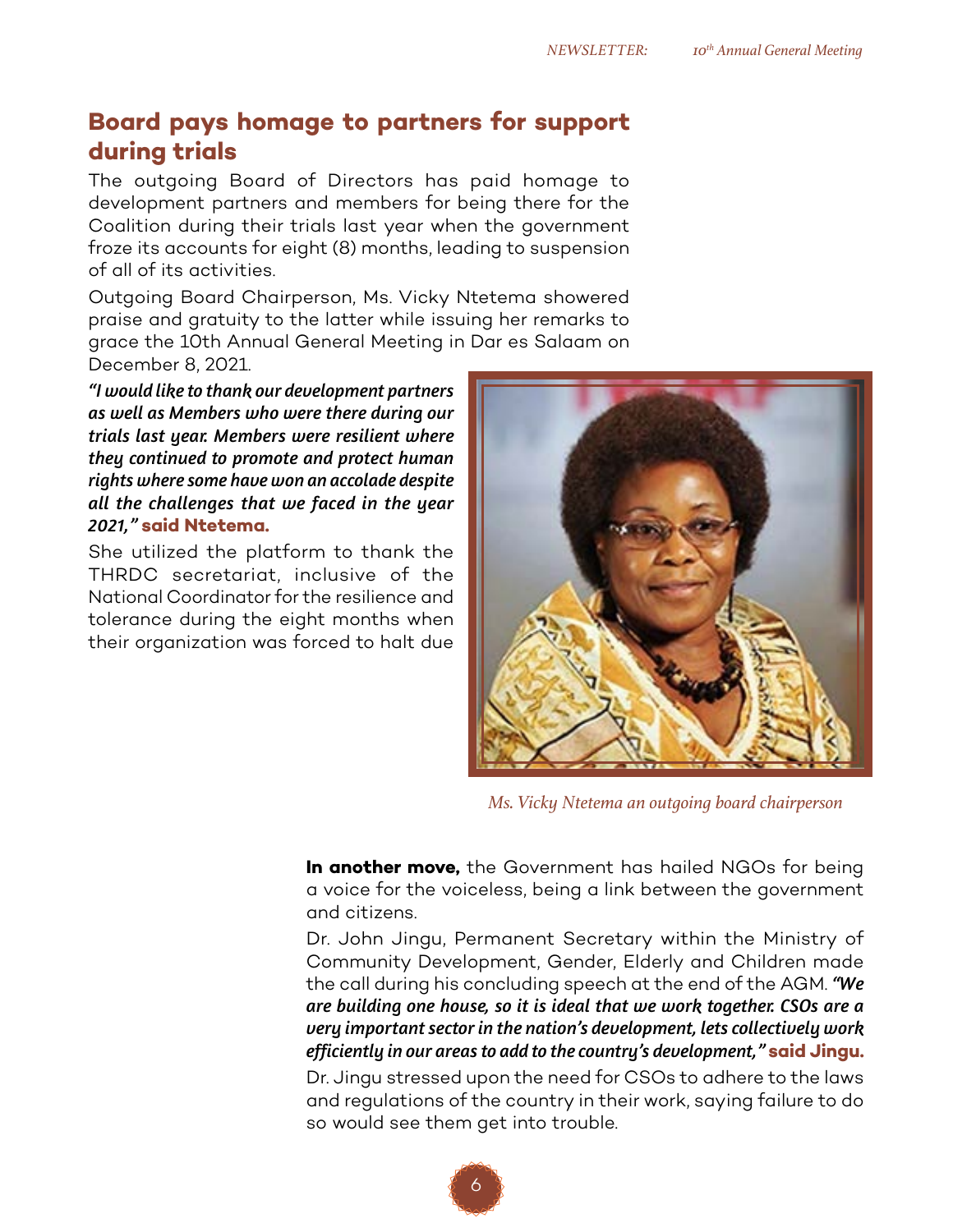#### **THRDC awards its outgoing Board of Directors**

Outgoing Board Members of the Tanzania Human Rights Defenders Coalition have won an accolade for their outstanding performance and resilience within their 6 years' tenure. The call to that end was made by the Chairperson for the Board of Directors, Ms. Vicky Ntetema, while gracing the 10th Annual General Meeting. "Serving the Coalition has been quite a milestone where I am proud that we are leaving at a time where the Coalition is stronger than ever. My special gratuity should go to all board members for their advice and support during the 6 years of our service," said Ms. Ntetema. She paid a special tribute to the Board's vice Chairperson, Mr. Michael Kyande who she said has been representing her in the meetings during her stay abroad. During the AGM, the THRDC gave special awards to the 4 Board Members who officially retired their service on that day. The Board has been there through trials where last year, the Coalition suffered eight months ban where their accounts were frozen, halting all of its activities. THRDC is a membership organization in the United Republic of Tanzania inclusive of the Zanzibar Archipelagos with over 200 members, mainly human rights defenders. Under the THRDC Constitution, the Board serves for 3 years subjected to renewal for one term.



*Musa Juma (L) receives an award behalf Deogratius Nsokolo who is an outgoing board member (L) from Dr. John Jingu Permanent Secretary within the Ministry of Community Development, Gender, Elderly and Children. Flanking them is the THRDC Coordinator Advocate Onesmo Olengurumwa.*

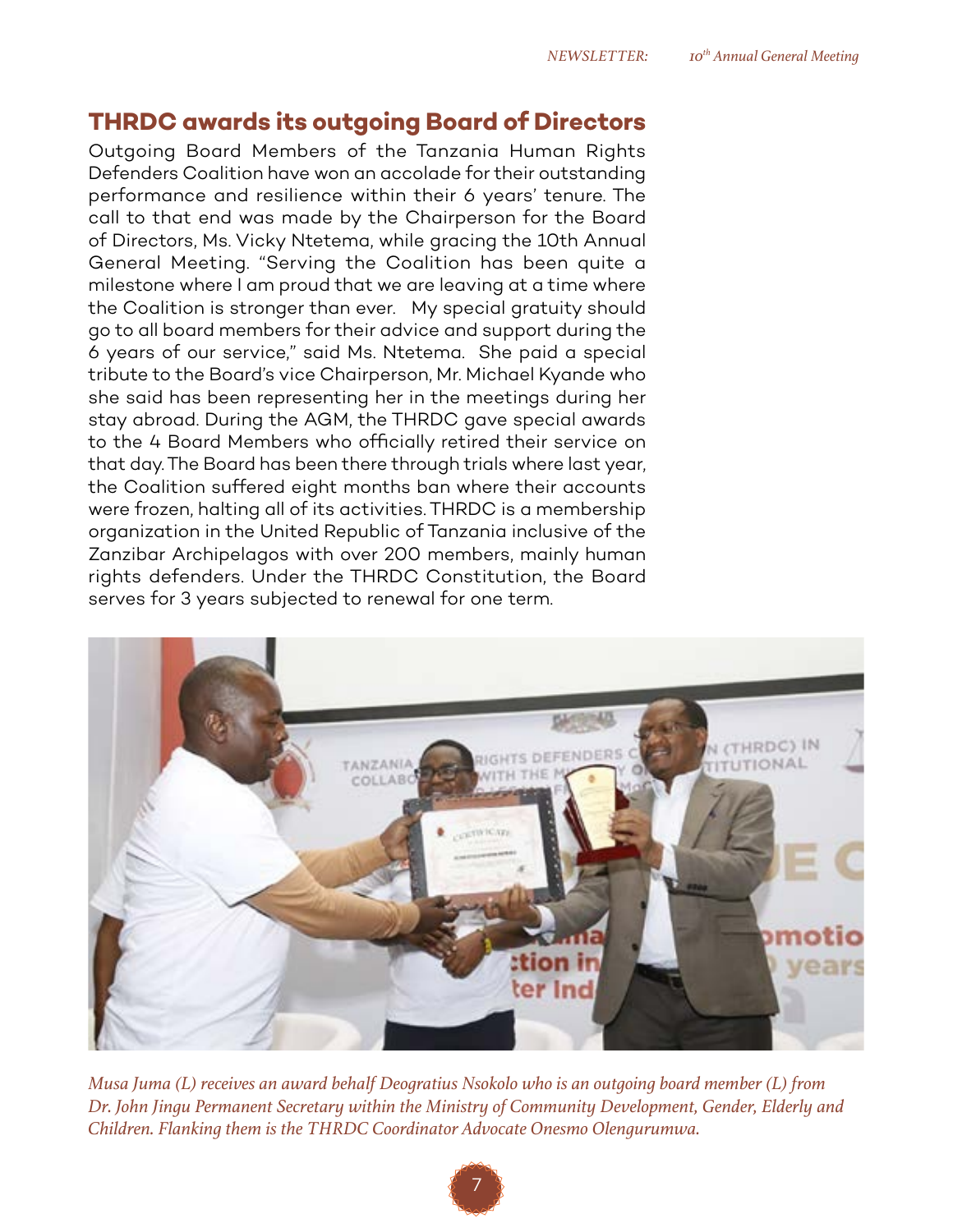

*Michereli Machumbana (L) receives an award on behalf Christina Kamili who is an outgoing board member from Dr. John Jingu Permanent Secretary within the Ministry of Community Development, Gender, Elderly and Children Flanking them is the THRDC Coordinator Advocate Onesmo Olengurumwa.*



*Alfred Mboya displays an award he received on behalf of Kenneth Simbaya who is an outgoing board member within the THRDC during the AGM*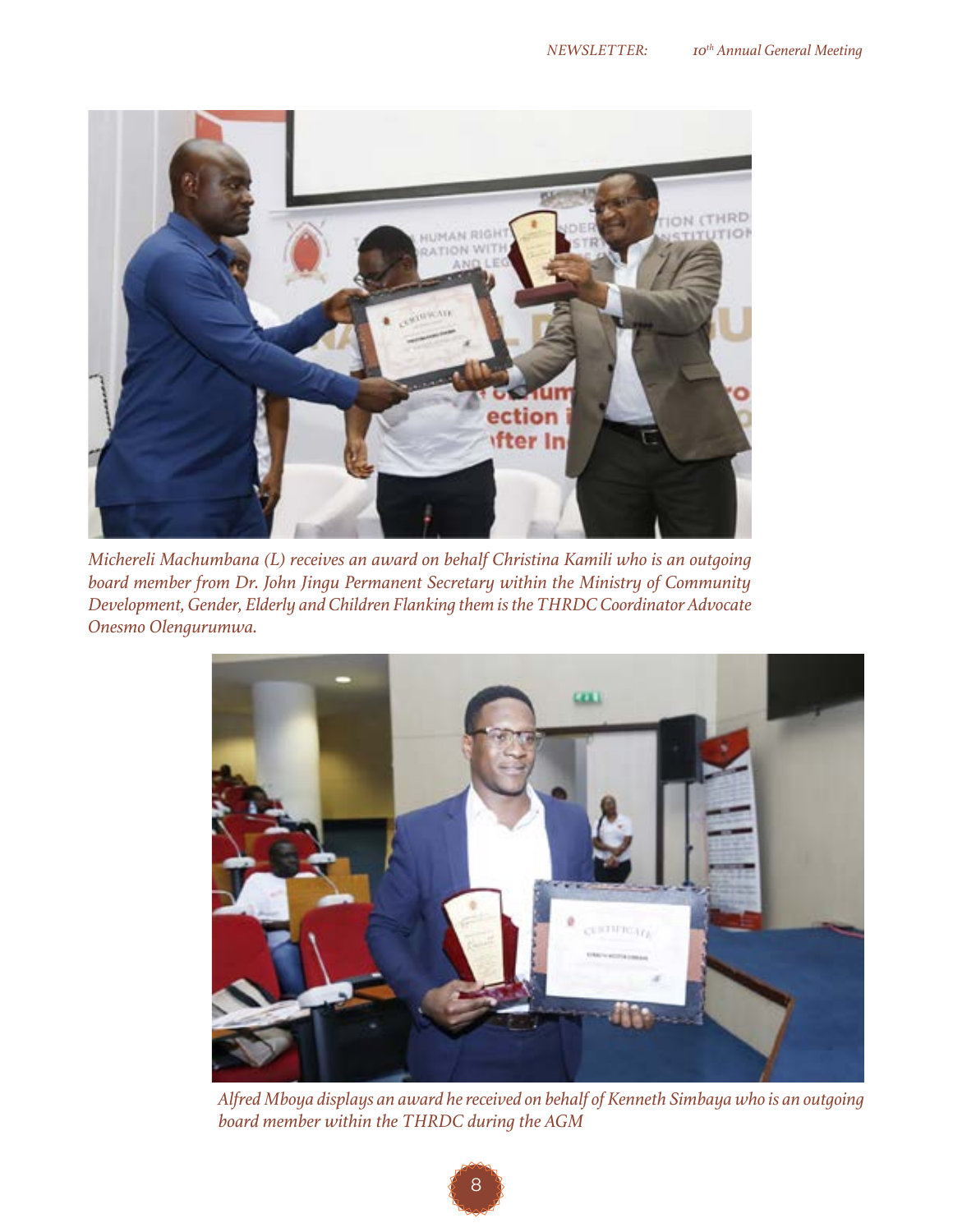

*Odero Charles Odero (L) receives an award on behalf Ms. Vicky Ntetema who is an outgoing board chairperson from Dr. John Jingu Permanent Secretary within the Ministry of Community Development, Gender, Elderly and Children Flanking them is the THRDC Coordinator Advocate Onesmo Olengurumwa.*



*An outgoing board member, who was a vice chairperson of the board, Mr. Michael Kyande in a flamboyant mood after he received his award for his services as a board member of THRDC.*

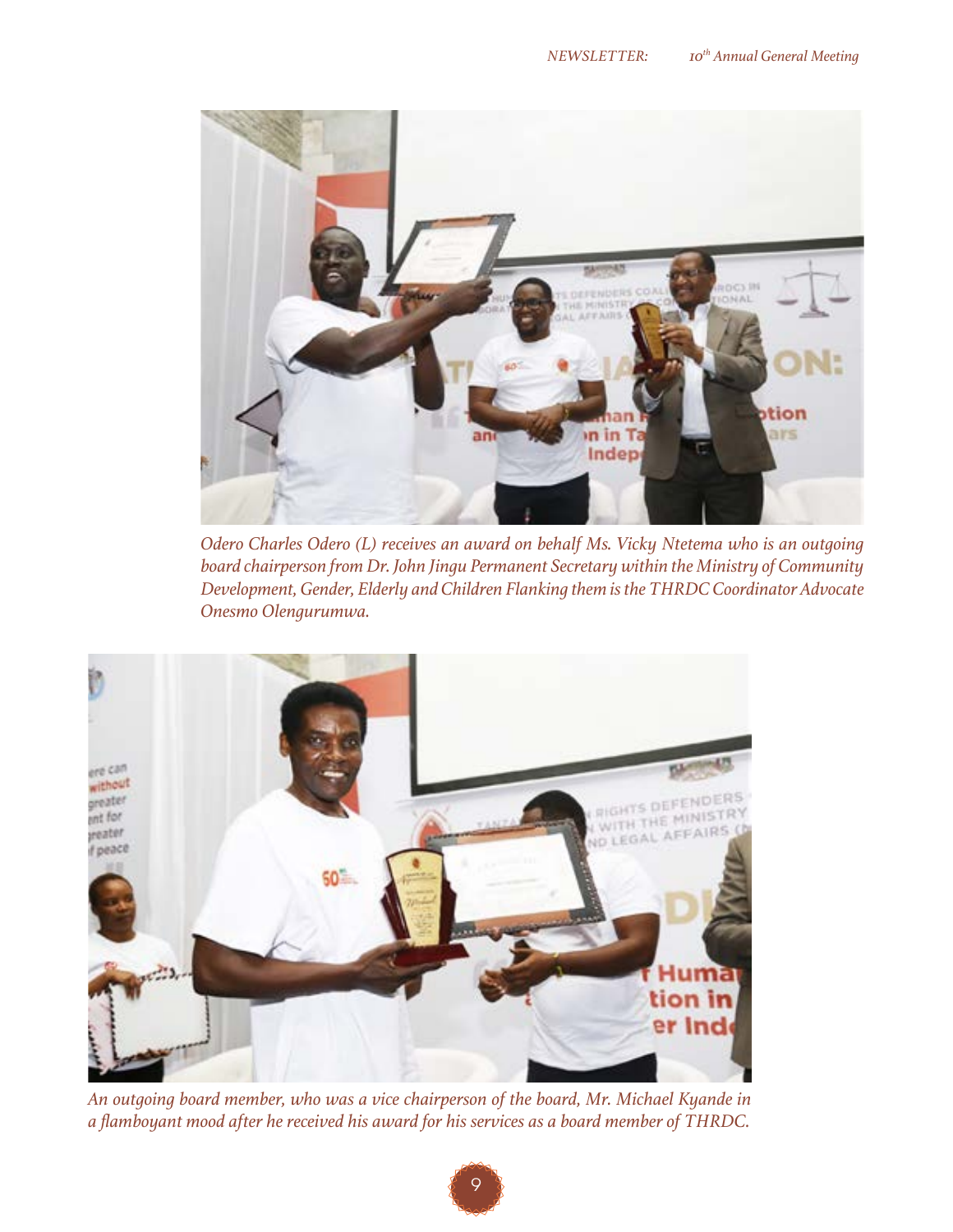#### **Public told to take care of children, elderly, women**

The public has been called upon to protect collective rights of children, elderly and women. Dr. John Jingu, Permanent Secretary in the Ministry of Community Development, Gender, Elderly and Children made the remarks in Dar es Salaam recently while concluding an AGM conducted by the THRDC. "Our role as a Ministry is to work with the government and other stakeholders to promote and protect our interests, one of which is to protect human rights. Human rights are in various ways, individual and collective, for children, elderly and women. Children have got the right to be taken care of but as adults we cannot demand the same. The elderly has got the right to be taken care of, to be protected, "said Dr. Jingu.

He paid an accolade to the retired judge Joaquin D'mello for being nominated as the Board chairperson saying it was food for thought for elderly persons. "Retirement doesn't mean being tired as some tend to become weak upon retirement and it is normally not because of falling sick but rather the psychological aspect. Retirement means changing your position and finding time to do what you wish while working means working on something that one wants. I believe the judge is here because she wants to be there. We all must prepare ourselves to retire," stressed Dr. Jingu.



*Dr. John Jingu Permanent Secretary in the Ministry of Community Development, Gender, Elderly and Children issues his remarks to THRDC members, board members, and secretariat as he was invited as a guest to the 10th Annual General Meeting of the Coalition.*

For her part, outgoing Board of Directors' Chairperson Vicky Ntetema said despite the several achievements, all has not always been well within the CSOs saying the government has in recent years come with draconian laws which have seen the latter fail to operate with ease. *"The Coalition plans to convene meetings between the government and CSOs to enable them to discuss the various challenges which face them ranging from taxation and laws in place,"*  said the outgoing Board Chair. The outgoing Board Chair has served the organization for 6 consecutive years.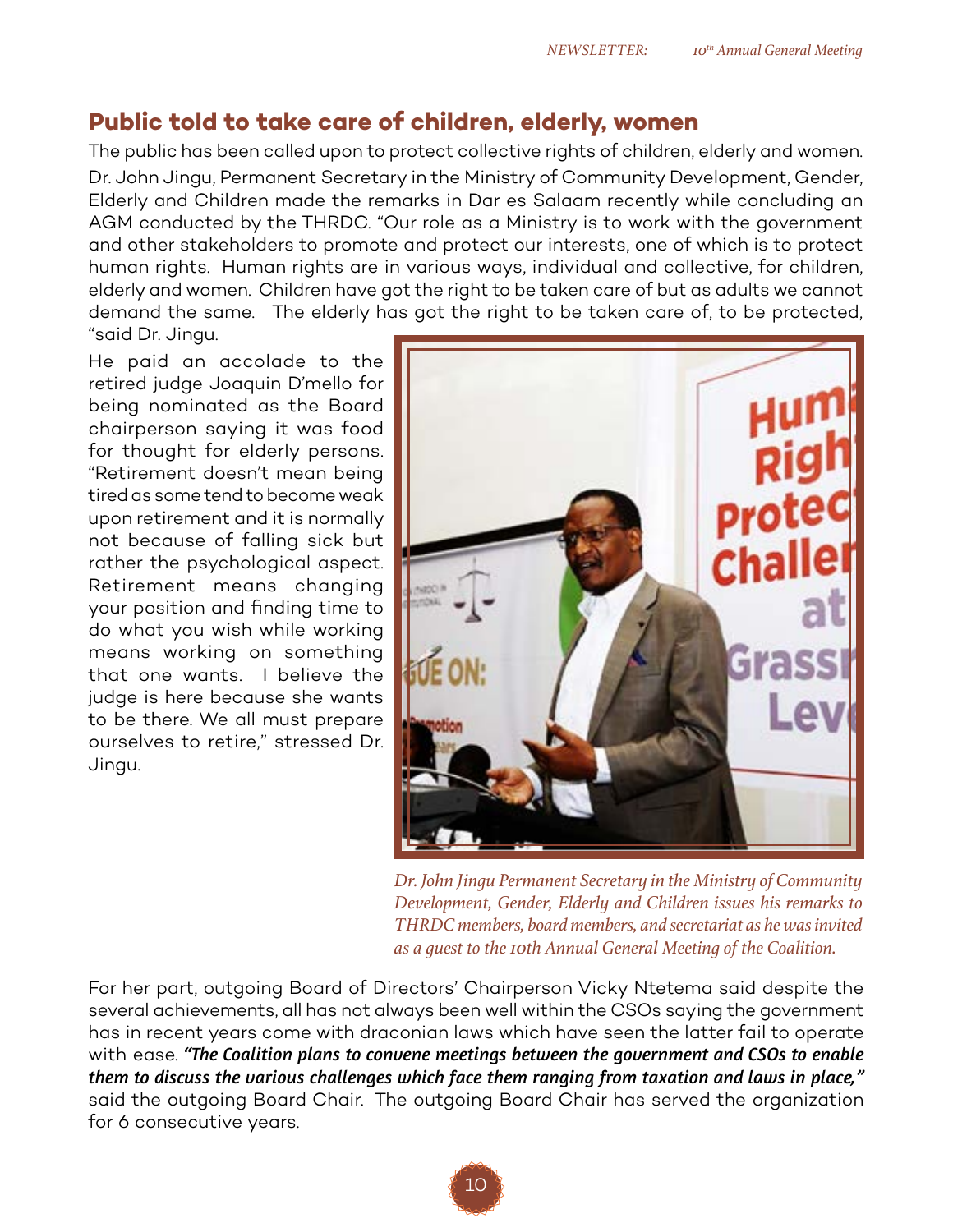#### **Human Rights Defenders (HRDs) called to beef up efforts to protect children's rights**

HRDs have been called upon to add more efforts to address child abuse, a vice which has taken toll in the country in recent days. Dr. John Jingu (Permanent Secretary – Ministry of Health; Community Development Department) made the call recently during his concluding remarks at an AGM conducted by the THRDC.

*"Child abuse is one of the major challenges in the country in terms of human rights. We need to collaborate to address it as children are the future of todays and tomorrow's society. Tanzania has got a law on children but the law itself is not enough. Let those who violate human rights know that doing so is wrong. NGOs are key stakeholders as they are the voice for the voiceless,"* **said Dr. Jingu**. He called upon the need to increase efforts to do away with harmful traditional customs such as **Chagulaga Mayo**, a custom where young girls mascaraed on the street for men to pick a bride at any age that they should be at school. *"CSOs should work hard to address harmful tradition customs such as female genital mutilation. As human rights defenders, you should also make sure that you respect the rule of the law as you conduct your activities. You should also involve the government as failure to do so leads to lack of trust,"* **said Dr. Jingu.**



*A group photo of children shows a sign of winning violations in their societies, the children are attended by a member organization named Hope for Girls and Women located in Mara region.*